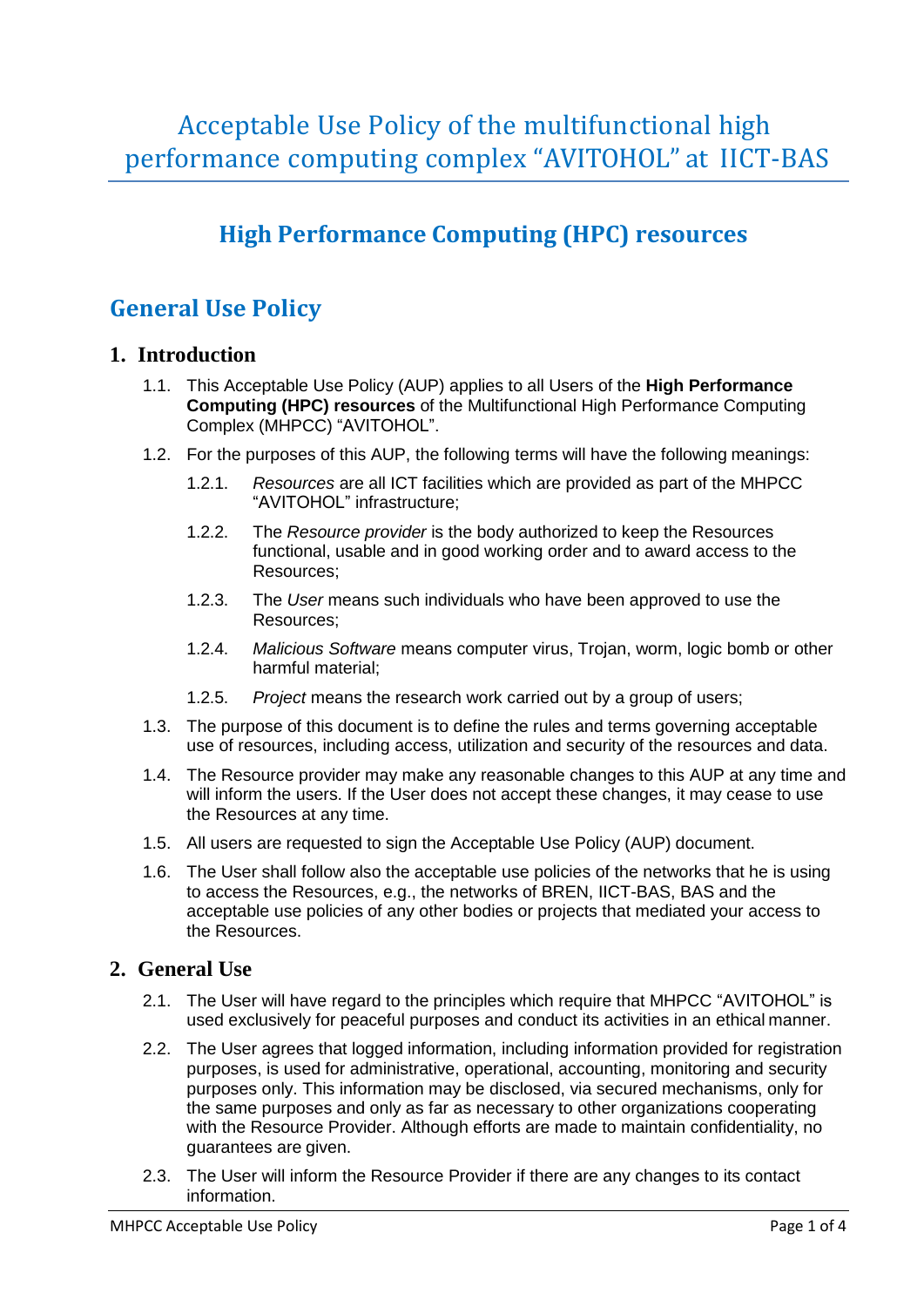- 2.4. The User agrees to use the resources only to perform work, or transmit or store data consistent with the stated goals and policies and conditions of use as defined by the Resource Provider.
- 2.5. The right to use Resources is strictly personal and may not be transferred to any other third party. The Resource Provider are entitled to regulate, suspend or terminate the User access, within their domain of authority, and the User shall immediately comply with their instructions. The rights to use Resources will terminate when the period of allocation comes to an end.
- 2.6. The User recognises that the use of Resources by nationals of certain countries may be restricted by policies laid down by the the Resource Providers.
- 2.7. The User will respect all proprietary rights (which may also be considered intellectual property) belonging to the Resource Providers, including any copyright and licences.
- 2.8. The User will keep confidential all information which is obtained through the use of the Resources which it may reasonably be expected to know is confidential or sensitive.
- 2.9. The Resource Provider reserve the right to manage the usage of Resources in order to ensure full optimisation of the Resources, even if this may cause some limitation of usage for the User or changes to the Resources.
- 2.10. The User will not transport any data, which it may reasonably be expected to know is confidential or sensitive, e.g. credentials on IT equipment without adequate protection (such as encryption) in place.
- 2.11. The use of Resources is at the risk of the User. The Resource Provider don't make any guarantee as to their availability or their suitability for purpose.
- 2.12. Resource Provider will not be liable for any damages suffered by the User.
- 2.13. The User will exercise all reasonable care when accessing Resources.

#### **3. Unacceptable Use**

- 3.1. The User will not use Resources for any unacceptable purposes. Unacceptable purposes include but are not limited to:
	- 3.1.1. any activity which is illegal under local, national or international law;
	- 3.1.2. any attempt to breach or circumvent any administrative or security controls;
	- 3.1.3. any creation, storage, use or transmission of data which is in breach of any copyright or licence;
	- 3.1.4. any activity which purposely causes material or moral damage to the Resource Provider, or which causes loss of operational efficiency, or loss or corruption of Resources;
	- 3.1.5. any activity which interferes with the use of Resources by other users;
	- 3.1.6. any activity which compromises the privacy of other user;
	- 3.1.7. any activity which may lead to the use or distribution of Malicious Software.

### **4. Security**

- 4.1. It is the responsibility of the User to protect the details of its user account and access credentials.
- 4.2. The User will not divulge its access credentials.
- 4.3. The User will not use any other user's credentials to access the Resources.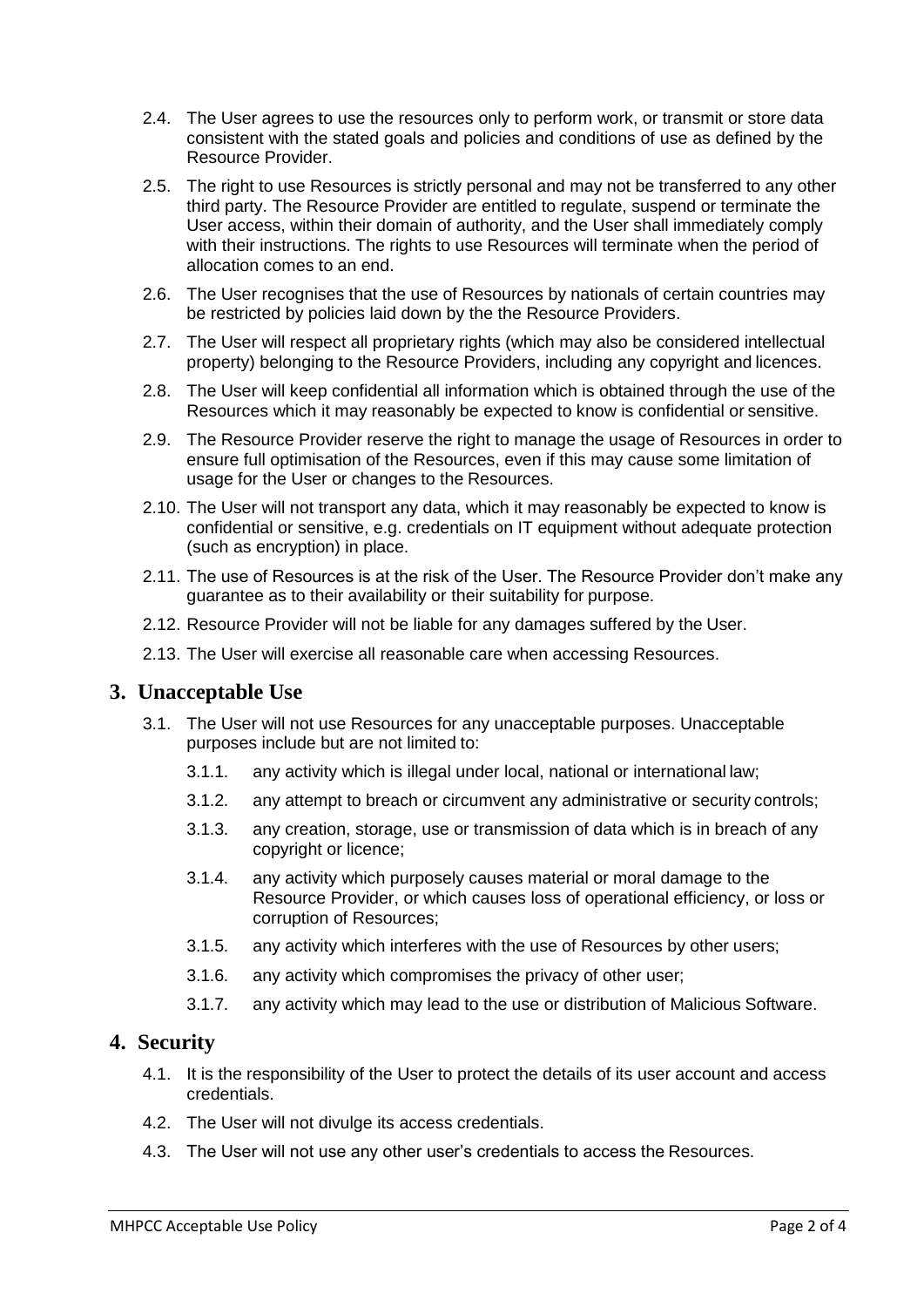- 4.4. The User will take all reasonable steps necessary to protect the security of personal computers, laptops and workstations, from which he accesses the Resources, against unauthorised access. Recommended security measures include the use of passwordprotected screensavers and locking and/or shutting down terminals when left unattended or not in use.
- 4.5. The User will not use any computer applications which jeopardise the functioning of Resources. The Resource provider will notify the User concerned who will be required to take all steps necessary to detect the cause and prevent reoccurrence. The Resource provider have the right to suspend the User's access to the Resources if necessary and to prohibit any computer application which, in its reasonable opinion, poses a security threat.
- 4.6. The User agrees to comply on use with any special conditions which may apply to specific software installed on the Resources.
- 4.7. The User will report immediately to the Resource Provider if it becomes aware of any unauthorised use of its user account, or if it knows or suspects that there has been a breach of security or misuse of the Resources. Failure to do so will enable the Resource Provider to terminate the User's use of Resources.

### **5. Liabilities and Sanctions**

- 5.1. The User will be liable for any damages resulting from the infringement of this AUP or any other policies or conditions imposed by the Resource Provider and which have been communicated to the User.
- 5.2. Any infringement or potential infringement will be notified to the User in writing. If the infringement persists and/or further infringements are detected and/or where it is justified by the seriousness of the infringement, the Resource Provider may withdraw access rights to Resources and/or initiate disciplinary proceedings and/or legal proceedings against the User.

## **Particular Use Policy**

### **6. Access to MHPCC services**

- 6.1. MHPCC services are provided on shared resources. To ensure equitable access for all projects certain restrictions on acceptable use are necessary. All use of MHPCC services must adhere to the following guidelines. Accounts repeatedly violating these guidelines will have their HPC access disabled.
- 6.2. Access to the HPC clusters is to be via ssh to respective login nodes or other interfaces that may be intended for direct access (eg Web Portals) and all access to compute nodes must be via LSF (Platform Load Sharing Facility). Direct access to compute nodes is not permitted.
	- 6.2.1. A maximum number of concurrent login sessions will be enforced on login nodes;
	- 6.2.2. ssh sessions that have been idle for an amount of time will be automatically disconnected;
	- 6.2.3. These limits will be adjusted as necessary to manage login node resources and to comply with applicable security standards.
- 6.3. Processes that use significant compute or memory resources must not be run on any of the shared login nodes. These processes can be run via LSF or on a dedicated login